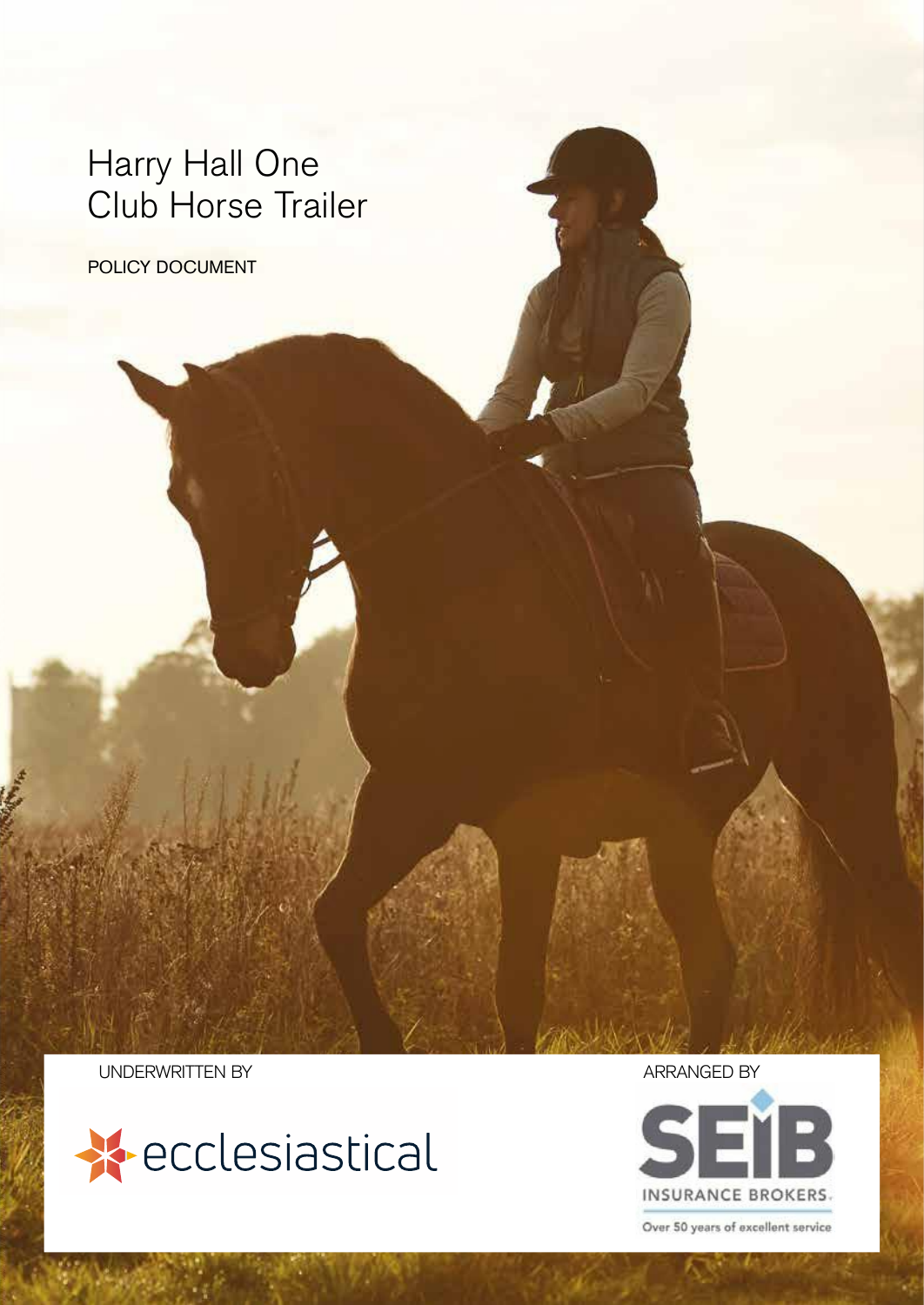# **Contents**

| Introduction                | 3  |
|-----------------------------|----|
| Claims service              | 3  |
| How we use your data        | 3  |
| Definitions                 | 4  |
| Preamble                    | 5  |
| Policy cover                | 6  |
| Settling claims             | 7  |
| Conditions                  | 8  |
| Rights and responsibilities | 11 |
| Exclusions                  | 12 |
| General information         | 14 |

2 POLICY DOCUMENT HARRY HALL ONE CLUB HORSE TRAILER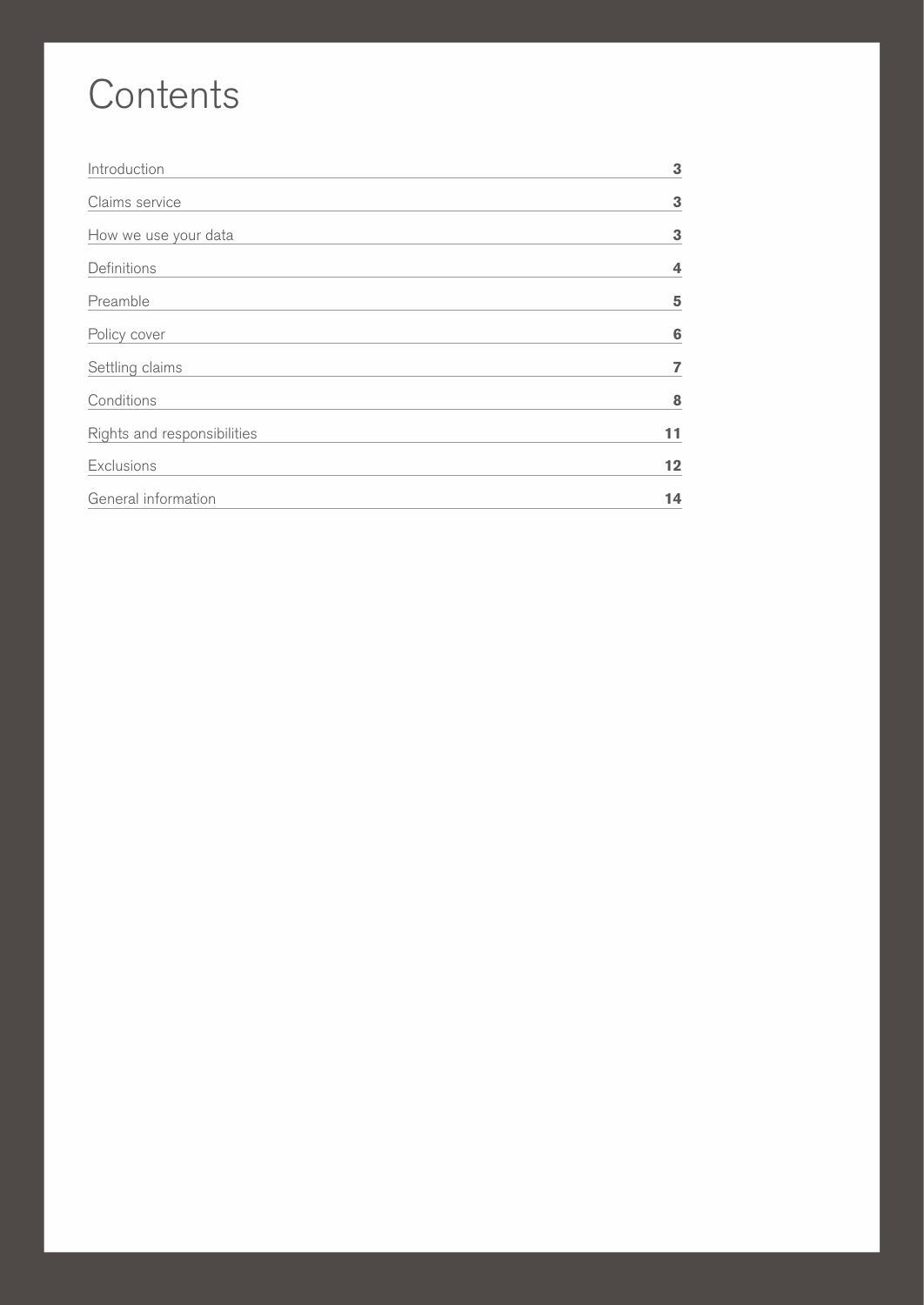# Introduction (not forming part of the policy)

### **Claims service**

Claims should be made to your broker or us directly using the contact methods listed below. New claims can be reported 24 hours a day, seven days a week. Claim updates can be requested during our office hours of 8am – 6pm, Monday to Friday.

### **Call us on 0345 603 8381**

#### Claim online at

### **www.ecclesiastical.com**

Email

**claims@ecclesiastical.com**

Fax

### **0345 602 2869**

#### **How we use your data**

Your privacy is important to us. We will process your personal data in accordance with data protection laws.

Ecclesiastical Insurance Office plc ("we", "us", "our") is the data controller in respect of any personal data which you provide to us or which we hold about

you and any personal data which is processed in connection with the services we provide to you.

Where you provide us with personal data about a person other than yourself (such as a dependant or named person under a policy), you must inform them that you are providing their personal data to us and refer them to this notice.

To provide our insurance related services, we will collect and process your personal data such as your name, contact details, financial information and any information which is relevant to the insurance policy we are providing. In order to provide your insurance policy or when making a claim, we may also need to collect or process 'special categories of personal data' such as information relating to your health or criminal convictions or information which is likely to reveal your religious beliefs.

We process your personal data for the purposes of offering and carrying out insurance related services to you or to an organisation or other persons which you represent. Your personal data is also used for business purposes such as fraud prevention, business management, systems development and carrying out statistical and strategic analysis.

Providing our services will involve sharing your personal data with, and obtaining information about you from, our group companies and third parties such as brokers, loss adjusters, credit reference agencies, fraud prevention agencies, our service providers and professional advisors, or business partners and our regulators.

In some circumstances we may transfer your personal data to countries outside of the European Economic Area. We will put appropriate safeguards in place to ensure that your personal data is protected.

Where we have your consent, we may market our services to you or provide your personal data to

our related companies or business partners for marketing purposes. You can opt out of marketing communications at any time by clicking on the link at the bottom of any email or by contacting us.

### **Fraud Prevention**

We need to carry out fraud and anti-money laundering checks, and this will involve sharing your personal data (such as your name, contact details and financial information) with credit reference and fraud prevention organisations such as the Claims and Underwriting Exchange, run by MIB. If you make a claim, we will share your personal data (to the extent necessary) with other companies including other insurers and anti-fraud organisations to prevent fraud. For the purposes of deciding whether to accept and pay a claim or any part of it, we may appoint loss adjusters or external investigation services to act on our behalf.

If false or inaccurate information is provided and fraud is identified, your personal data will be passed to fraud prevention agencies including the Insurance Fraud Register, run by the Insurance Fraud Bureau. Law enforcement agencies may access and use this information.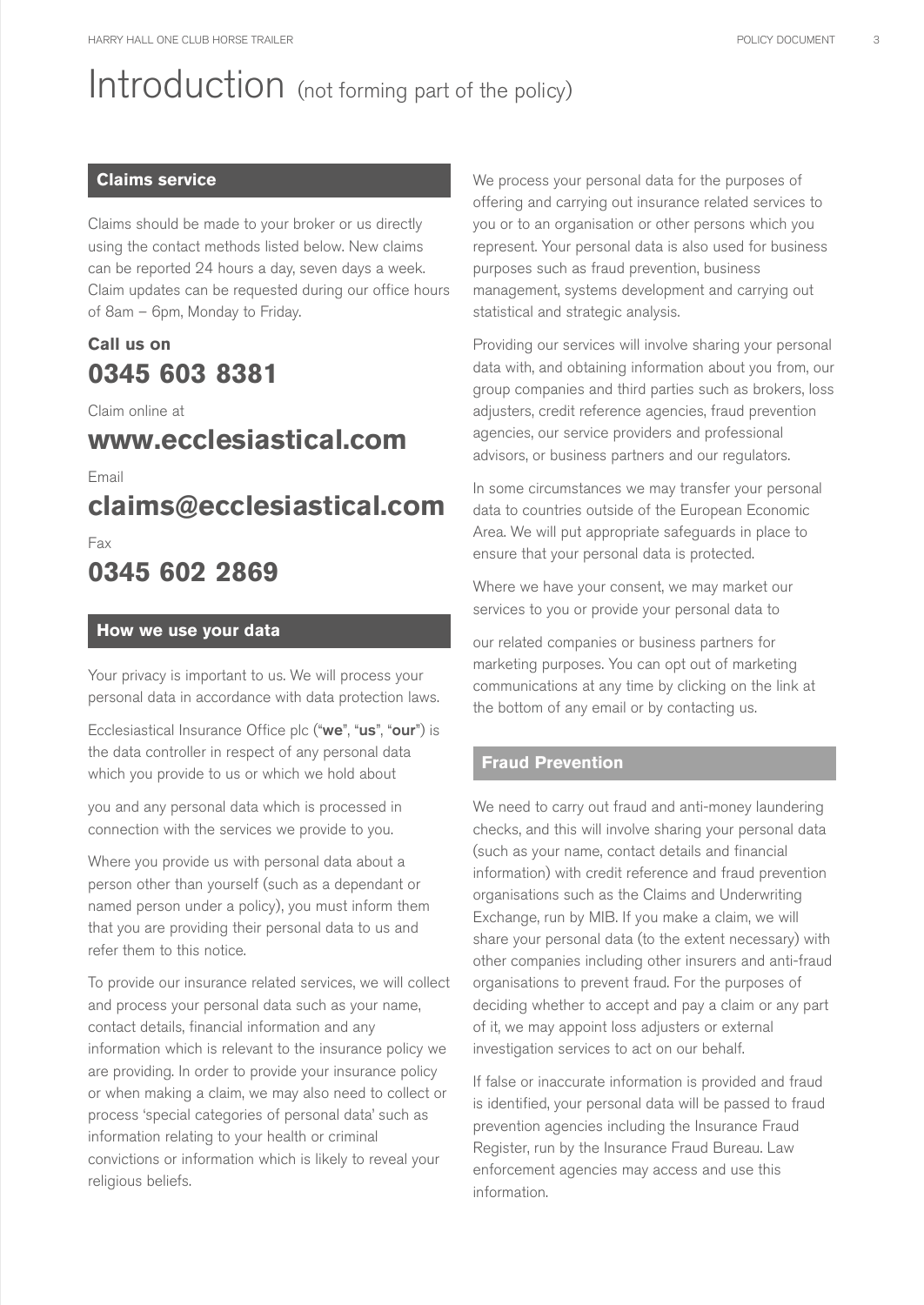Please note that when carrying out any fraud prevention activities, we may need to process your special categories of data such as criminal offence information and share it with fraud prevention agencies.

#### **Further Information**

For further information on how your personal data is used and your rights in relation to your personal data please refer to our Privacy Policy at www.ecclesiastical.com/privacypolicy or contact our Data Protection Officer at Benefact House, 2000 Pioneer Avenue, Gloucester Business Park, Brockworth, Gloucester, GL3 4AW, United Kingdom or on 0345 6073274 or email compliance@ecclesiastical.com.

### **Definitions**

Each time the following words or phrases are used in this booklet they will be printed in *bold italic* type and will have the specific meaning shown below:

#### *Excess*

means the amount *you* must pay towards any claim.

#### *Geographical limits*

means England, Scotland, Wales, Northern Ireland, the Channel Islands and the Isle of Man.

#### *Terrorism*

means an act including but not limited to the use of force or violence and/or the threat thereof of any person or group(s) of persons whether acting alone or on behalf of or in connection with any organisation(s) or government(s) committed for political, religious, ideological, ethnic or similar purposes or reasons including the intention to influence any government and/or to put the public or any section of the public in fear.

#### *We, our, us*

means Ecclesiastical Insurance Office plc.

#### *You, your*

means the person(s) named as insured in the schedule.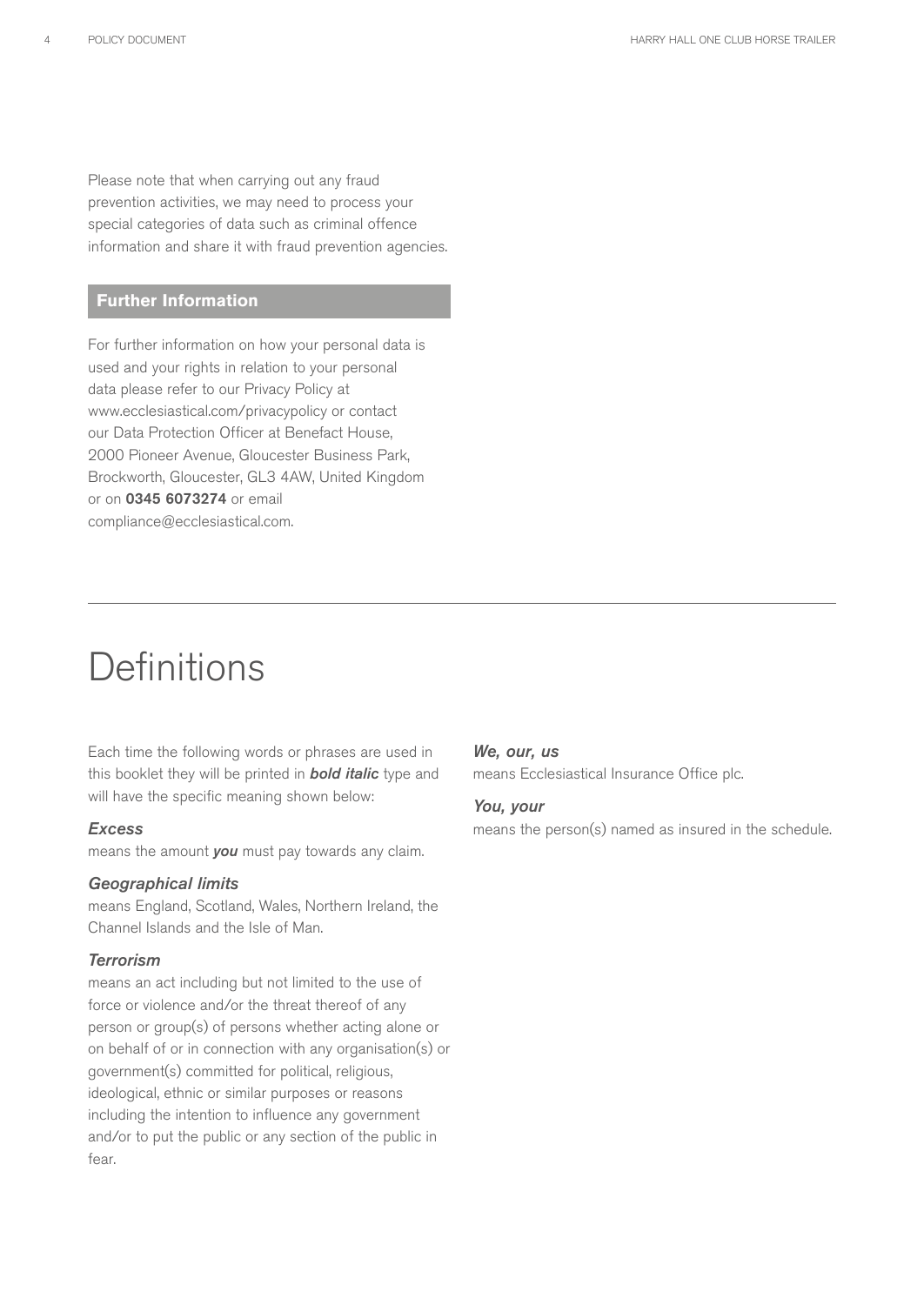### Horse Trailer insurance

#### **Preamble**

*We* (the Ecclesiastical Insurance Office plc) and *you* (the Insured named in the schedule) agree the following:

- *We* will provide the cover if *you* pay the premium.
- The policy and the schedule must be read together and any word or phrase which has been explained in this policy will have that meaning wherever it appears.
- This policy will be governed by English law unless you live in Scotland in which case the law of Scotland will apply. If there is any dispute as to which law applies, it will be English law.
- The language used in this policy and any information in it will be English.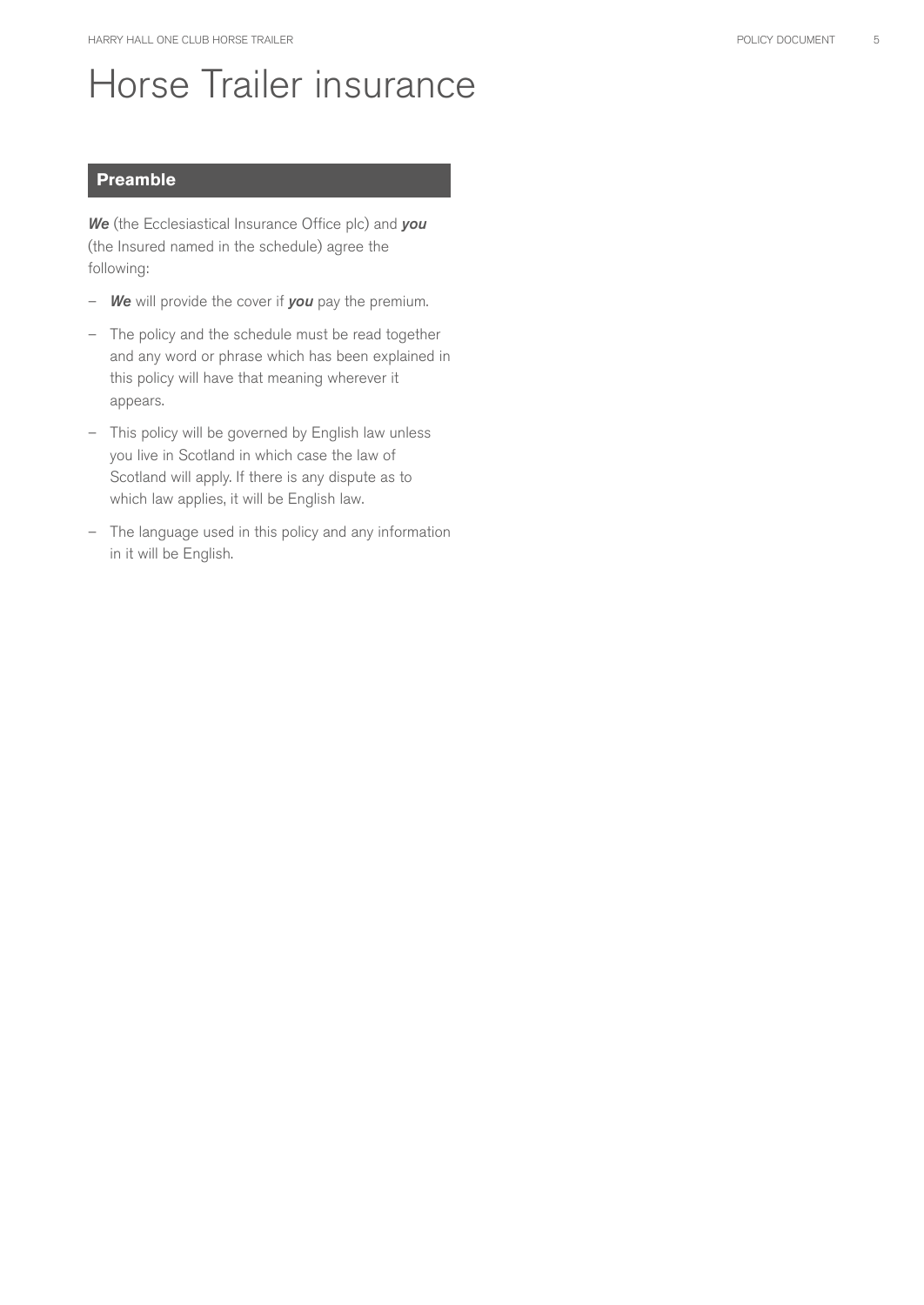# Horse trailer damage, theft & liability

**1** Accidental loss of or damage to the Horse Trailer described in the schedule occurring within the *geographical limits*.

#### **What is covered What is not covered**

- (i) The amount of any *excess* shown in *your* schedule.
- (ii) Loss or damage while the Horse Trailer is being used for *your* job profession or business or for hire and reward.
- (iii) Damage to tyres by punctures cuts or bursts.
- (iv) Loss of or damage to contents other than accessories.
- (v) Loss of the Horse Trailer through deception.
- (vi) Loss of the Horse Trailer by theft from a locked building unless involving forcible and violent means of entry into or exit from the building.
- (vii) Loss of the Horse Trailer by theft other than from a locked building unless at the time of the loss it is protected by a proprietary wheel clamp or other security device acceptable to *us* and noted on *your* statement of facts sheet.

#### **2 Recovery and delivery**

After any loss or damage insured by this policy *we* will pay *you* the necessary and reasonable costs *you* have paid to:

- (a) protect the Horse Trailer and take it to the nearest suitable repairers.
- (b) arrange delivery of the Horse Trailer after its repair or recovery to *your* address within the *geographical limits*.
- (c) recover any horses that were being transported in the Horse Trailer to *your* address within the *geographical limits* should the Horse Trailer be immobilised or deemed unsafe to transport horses immediately following the incident of loss or damage.

The most *we* will pay under (c) is £500 any one incident per Horse Trailer.

#### **3 Temporary hire of an alternative trailer** (if shown as insured on your schedule)

After any insured loss of damage to the trailer described in the schedule which renders it unusable, *we* will pay *you* the costs *you* have to pay to hire a temporary replacement trailer for a period of up to 3 weeks.

The most *we* will pay is £100 per week and £300 in total.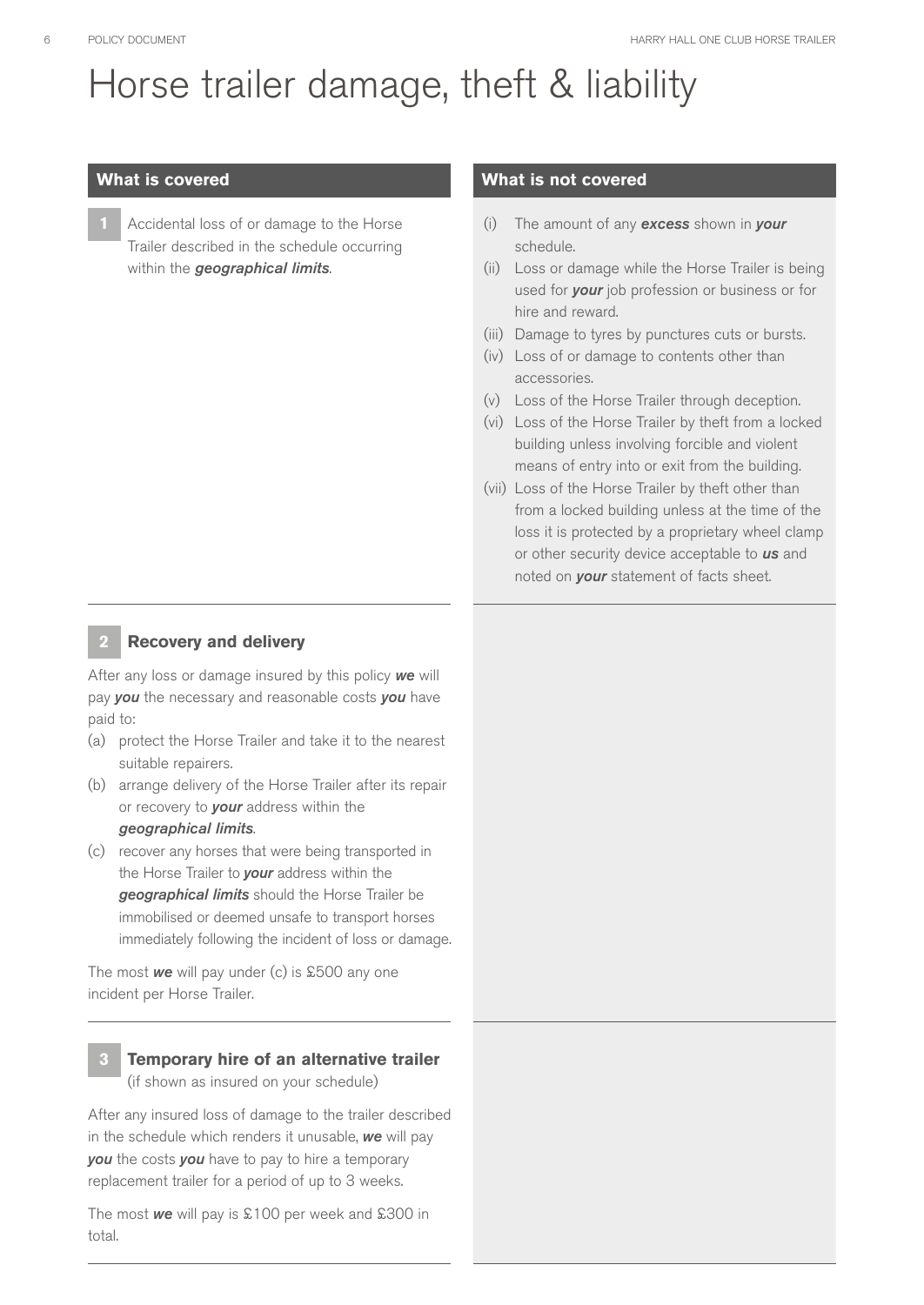#### **4 Third party liability**

*We* will insure *you* against *your* legal lia bility as owner of the Horse Trailer up to £1,000,000 for any one accident or series of accidents arising out of or attributable to one event (inclusive of all damages costs and expenses incurred with *our* written consent).

*We* will provide this cover for liability arising from:

- **•** accidental bodily injury including death disease or illness or
- **•** accidental damage to property

happening in the *geographical limits* during the period of insurance.

#### **What is covered What is not covered**

Liability arising from the following:

- (i) Loss of or damage to property belonging to held in trust or controlled by *you*.
- (ii) *Your* job profession or business or for hire and reward.
- (iii) Injury (including death disease or illness) to *you* or any person employed by *you*.
- (iv) Any vehicle towing or transporting the Horse Trailer.
- (v) Any agreement *you* have made unless *you* would have been liable even without the agreement.
- (vi) Any vehicle which must be insured under the Road Traffic Acts.

### Settling claims

**We** will pay the cost of replacing or repairing the property or *we* may replace the property or arrange for the repairs to be carried out.

*We* will pay the market value of the Horse Trailer if it is lost or it would not be economical to repair the damage.

However if the loss or damage occurs within 12 months of *you* buying the Horse Trailer as new *we* will pay the cost of replacing it as new or *we* may replace it as new.

If *we* know that *you* are still paying for the Horse Trailer under a hire purchase or leasing agreement *we* will pay the hire or lease company.

**Our** liability under this section will then end.

The most *we* will pay for any one claim is the sum insured shown in the schedule.

*We* will not reduce the sum insured after *we* pay a claim except for total loss or destruction in which case cover will end.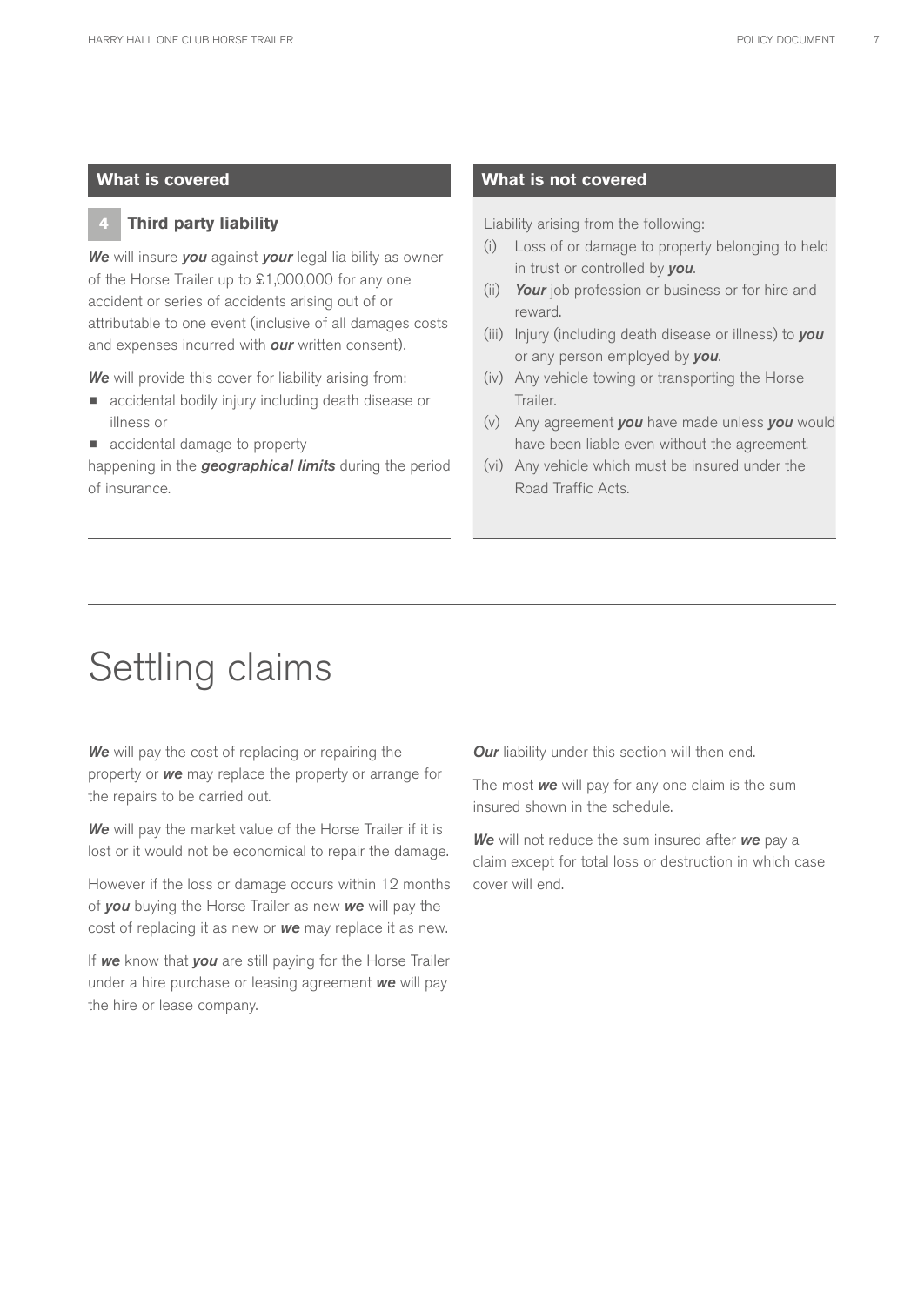# **Conditions**

#### **1 Misrepresentation**

It is *your* duty to take reasonable care not to make a misrepresentation to *us* if *we* ask *you* a question in connection with *your* insurance or *we* ask *you* to confirm or amend details.

If *you* fail in this duty it may have adverse consequences on *your* insurance policy, including in the worst case scenario, refusing all claims, cancelling the policy from the beginning and retaining all premiums paid.

#### **2 Duty of care**

*You* must take all reasonable steps to prevent or reduce loss of or damage to the Horse Trailer insured by this policy and to maintain the Horse Trailer in a good condition and in a good state of repair.

#### **3 Other insurances**

At the time of any loss damage or liability resulting in a claim under this policy if *you* have any other insurance covering the same loss damage or liability *we* will only be responsible for *our* proportion of the claim.

#### **4 Changes to risk**

Please tell *us* as soon as possible if there are any changes to the information set out in the most recent 'Statement of Facts' document issued to *you*. *You* must tell *us* as soon as possible about any of the following:

- (i) any change to *your* postal address for this policy.
- (ii) *you* change your Horse Trailer.
- (iii) any change to the persons who will be driving the towing vehicle.
- (iv) if *you* change where or how your Horse Trailer is kept when not in use.
- (v) if any person insured under this policy receives a criminal conviction which results in a custodial sentence.

If in doubt, *you* should contact *us* using the address or phone number stated in the General information section.

If *you* tell *us* about a change affecting *your* policy, *we* will tell *you* whether *we* are able to accept the change and if so, whether the change will result in revised terms and/or premium being applied to *your* policy.

If *you* do not tell *us* about a change described above, or if the information that *you* provide is not complete and accurate, *we* may, depending on the circumstances,

- (i) refuse to pay or reduce the amount *we* pay for any relevant claim;
- (ii) revise the terms and/or premium of *your* policy; or
- (iii) cancel *your* policy in accordance with condition 6.

#### **5 Changes to premium**

If *you* make a change in the policy cover and this results in an additional or refund of premium for the period up to the renewal date of the policy then such additional or refund of premium will only be requested or paid by *us* if it exceeds £15.

#### **6 Cancelling the policy**

#### (a) *Your* right to cancel in the cooling-off period

You have a right to cancel this policy for any reason within the first 14 days of the start of cover (or *your* renewal date) or the date *you* receive *your* policy documentation if this is later.

No charge will be made and any premium *you* have already paid will be refunded, provided that between the start date (or *your* renewal date) and the date that *you* cancel:

- **you** have not made a claim and
- **you** are not aware of any incidents that may give rise to a claim.

If *you* do make a claim or *you* are aware of an incident which may give rise to a claim then *you* must pay the annual premium in full.

#### (b) *Your* right to cancel after the cooling-off period

If **you** do not cancel the policy within the 14 day cooling-off period mentioned above, the policy is in force and *you* are committed to pay the premium. However, *you* can still cancel the policy providing *you* tell *us*. As long as *you* have not made a claim, or are not aware of an incident which may give rise to a claim, during the current period of insurance *you* will receive a refund of the part of *your* premium which covers the cancelled period, providing this exceeds £15. If *you* have made a claim or *you* are aware of an incident that may give rise to a claim during the current period of insurance then *you* must pay the annual premium in full.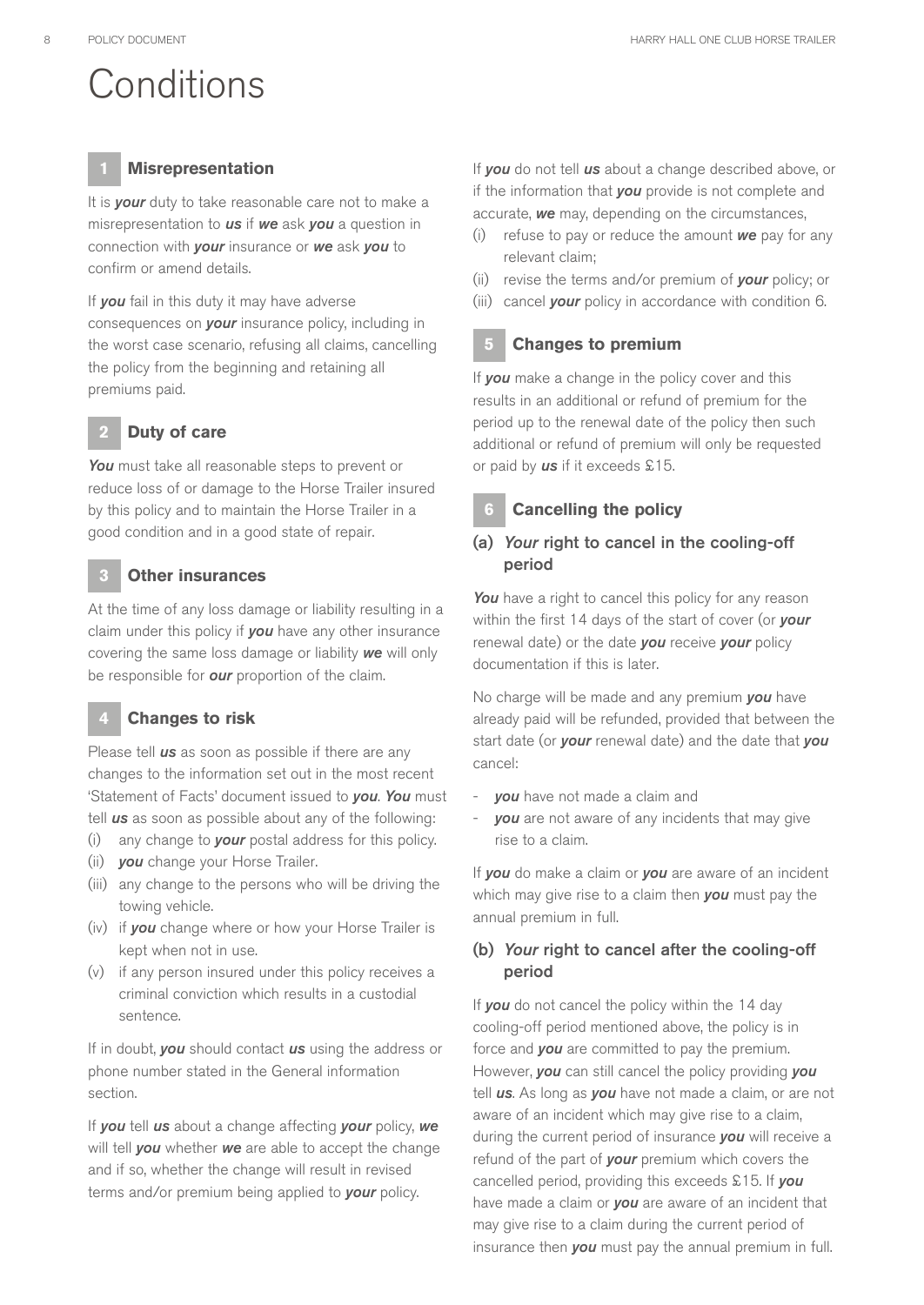#### (c) *Our* right to cancel

#### (1) Non-payment of premium

(a) If you do not pay your premium by instalments

> Unless otherwise agreed with *us*, *we* will not provide cover under this policy unless *you* pay the premium by the due date. If *you* do not pay the premium by the due date, *we* will send notice of the outstanding premium to *you* and give *you* a further period of at least 14 days from the due date in which to pay the outstanding amount. If payment is still not received in the timescale *we* have advised the policy is cancelled from the outset.

#### (b) If *you* pay *your* premium by instalments Unless otherwise agreed with *us*, *we* will not provide cover under this policy unless *you* pay the first instalment of premium when requested. If the first instalment of premium is not received, the policy is cancelled from the outset.

If *you* pay the first instalment of premium but default on any subsequent instalments, *we* may cancel the policy with effect from the date the first outstanding instalment was due by notifying *you* in writing.

If *your* instalment plan is provided by *us*, *we* will send notice of any outstanding instalment to *you* and advise the date when *we* will re-present *our* payment request to the bank. This will not be less than 14 days from the date on which *our* payment request was originally presented.

**We** will not cancel the policy for failure to pay the premium or any instalment of premium if such failure is due to error on *our* part or on the part of *your* broker, bank or building society.

#### (2) Other cancellation rights

In addition to *our* rights under (i) Non-payment of premium above and (ii) General Condition 8 Fraudulent claims, *we* have the right to cancel *your* policy at any time by giving *you* at least fourteen days' notice in writing, sent by special delivery to *your* last known address, where *we* have a valid reason for doing so. *Our* cancellation letter will set out the reason why *we* are cancelling *your* policy.

Valid reasons for cancelling *your* policy may include but are not limited to:

- (a) Circumstances which are outside *our* reasonable control, for example:
	- (i) where the law requires that *we* cancel *your* policy.
	- (ii) where the continuation of *your* policy would result in *us* breaching any applicable law or regulation that applies to *your* policy.
- (b) *you* receiving a criminal conviction which results in a custodial sentence.

If *we* cancel *your* policy for a valid reason in accordance with *our* rights under (2) and *you* do not pay by instalments, *we* will refund the part of *your* premium which relates to the period remaining under *your* policy which has been cancelled by *us*.

If *you* have made a claim under *your* policy, *we* will not refund any part of *your* premium and *you* will be required to pay *us* any unpaid premium.

#### **7 Making a claim**

(1) If any event which may result in a claim under this policy occurs *you* must tell *us* as soon as is reasonably possible.

The action to take then depends on the type of claim.

Accidental loss theft vandalism or malicious acts Tell the police immediately.

Legal liability for injury or damage

Immediately send *us* any writ summons or other legal document.

You must not negotiate or admit or deny any claim without our written permission.

- (2) (a) To help prove *your* claim *we* may require *you* to provide original purchase receipts, invoices, bank or credit card statements, instruction booklets, or photographs. *We* may also require *your* consent to obtain information about *your* loss from the Police or other relevant law enforcement agency.
	- (b) To help assist in dealing with *your* claim *we* may require *you* to obtain estimates for the replacement or repair of damaged property.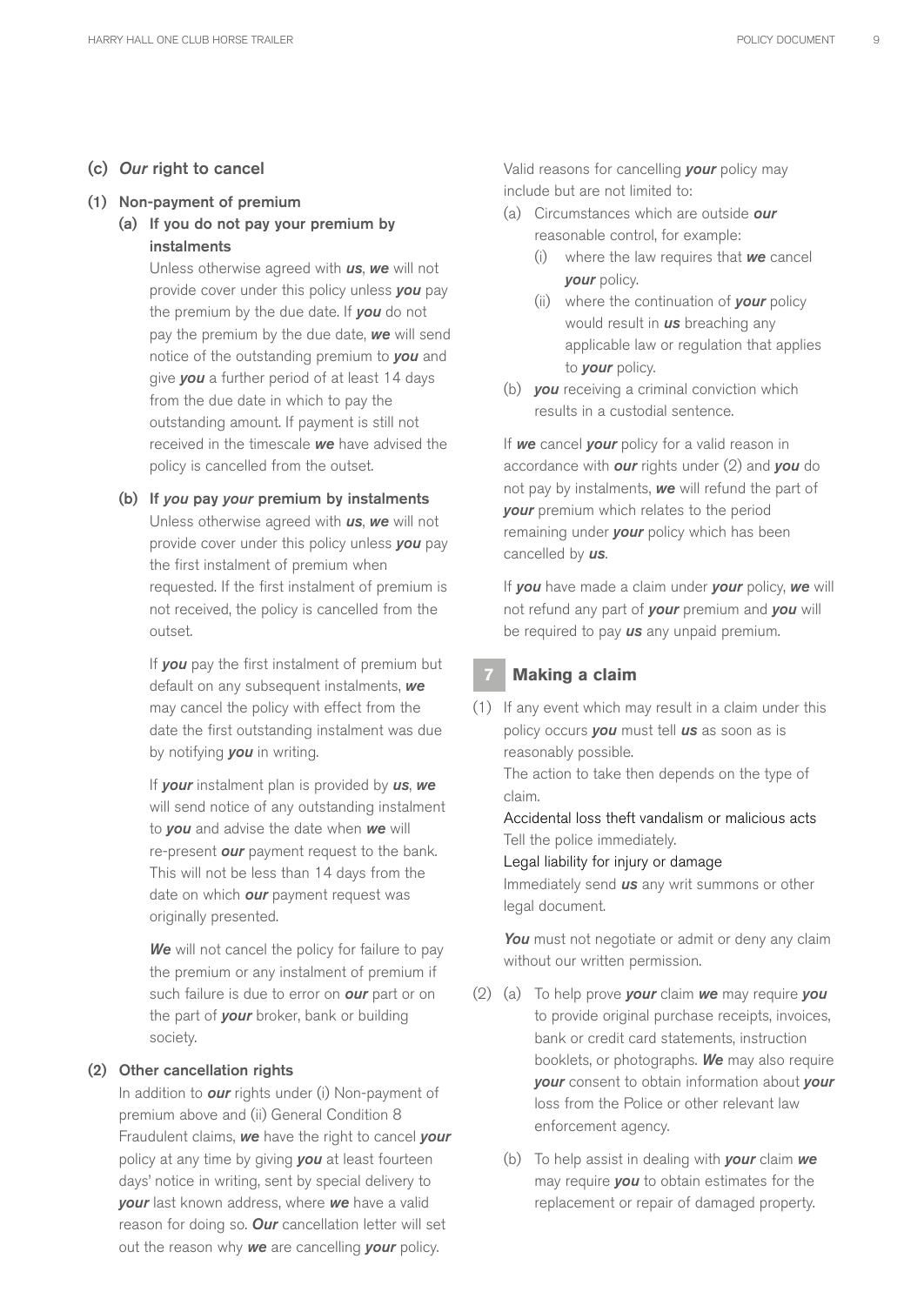*We* will only ask for information relevant to *your* claim and *we* will pay for any reasonable expenses *you* incur in providing *us* with the above information as part of *your* claim.

(3) Following notification of *your* claim property damaged beyond repair must be retained for at least 30 days (or any period *we* agree) and made available for *our* inspection.

#### **8 Fraudulent claims**

If a claim made by *you* or anyone acting on *your* behalf, or any other person claiming to obtain benefit under this policy, is fraudulent or exaggerated whether ultimately material or not, or if any *damage* is caused by *your* wilful act or with *your* connivance *we* may at *our* option:

- (a) repudiate the claim.
- (b) recover any payments already made by *us* in respect of the claim.
- (c) cancel the policy from the date of the fraudulent act and retain the premium due for the unexpired period of insurance from the date of cancellation up to the renewal date.

If *we* cancel the policy *we* will notify *you* in writing, by special delivery to *your* last known address.

#### **9 Arbitration**

Provided *we* have admitted liability for a claim any dispute as to the amount to be paid shall be resolved by arbitration in accordance with the statutory provisions in force at the time by:

- (a) an agreed arbitrator or if an arbitrator cannot be agreed
- (b) an arbitrator appointed by the Chartered Institute of Arbitrators following a request from either party provided they have given seven days' written notice to the other party.

You must not take legal action against us over the dispute before the arbitrator has reached a decision.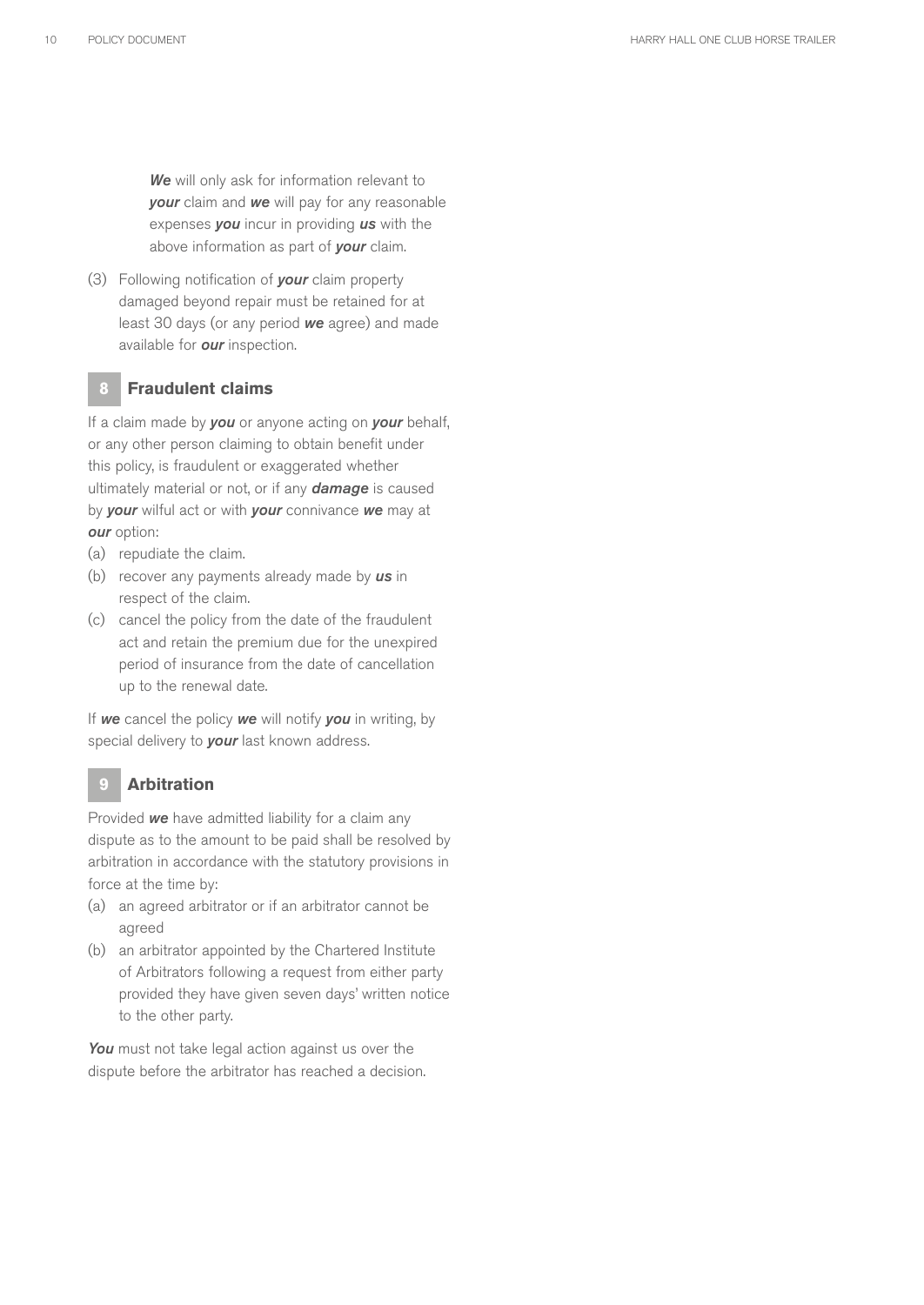# Rights and Responsibilities

- (1) *We* may enter the Horse Trailer where loss or damage has occurred and deal with any salvage. However, *we* will not accept property abandoned to *us*.
- (2) *We* may take over and deal with in *your* name the defence or settlement of any claim.
- (3) *We* may take proceedings in *your* name but at *our* expense to recover the amount of any payment *we* have made under this policy. *You* must give *us* all the information related to *your* claim to enable *us* to make these recoveries. *We* will pay for any reasonable expenses *you* incur in providing *us* with this information.
- (4) A person or Company who is not party to this policy has no right under the Contract (Rights of Third Parties) Act 1999 to enforce any term of this policy, but this does not affect any right or remedy of a third party which exists or is available apart from that Act.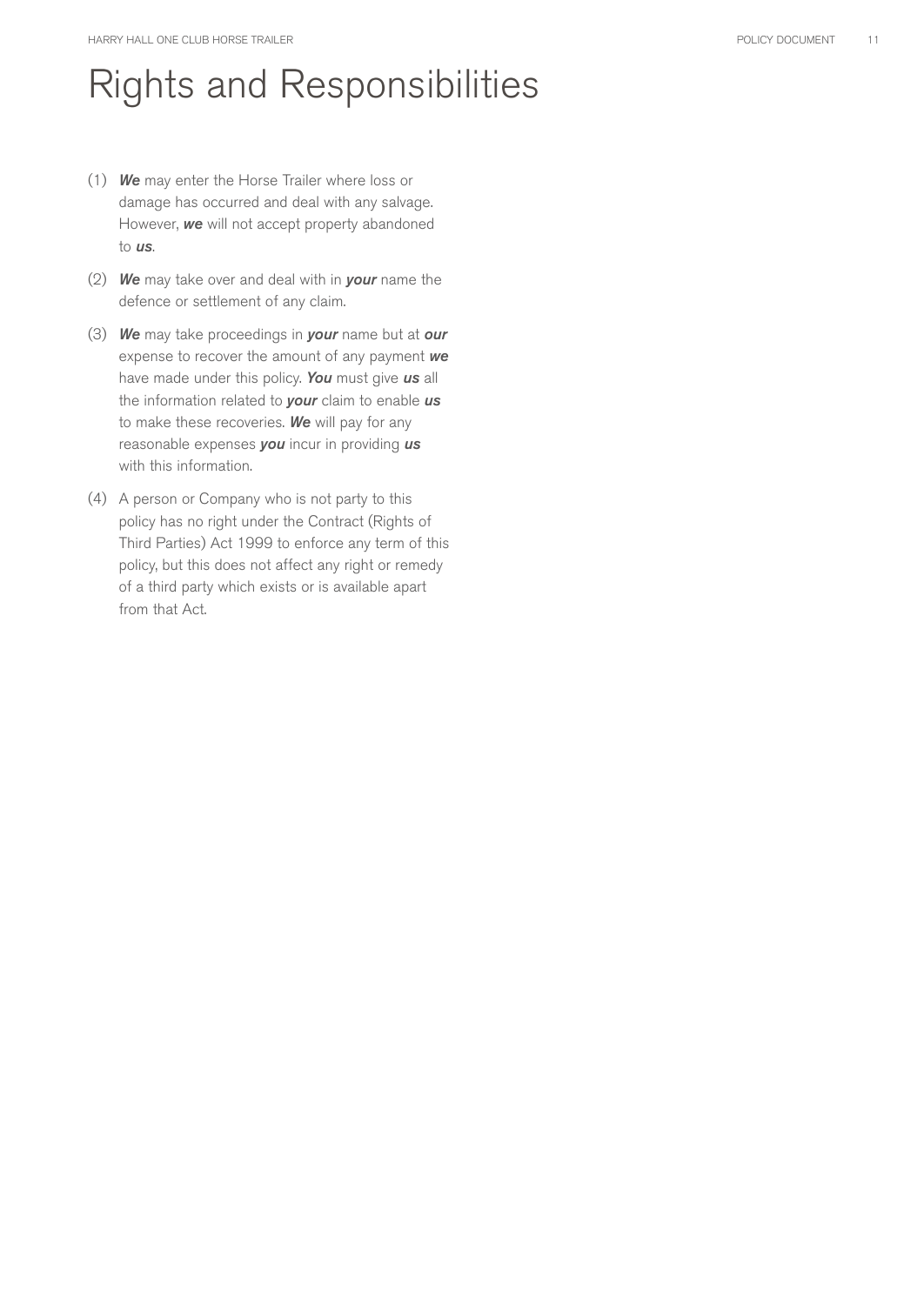# **Exclusions**

#### **1 Radioactive contamination**

*We* will not cover any loss, damage, cost, expense or any legal liability directly or indirectly caused by or contributed to by or arising from:

- **•** ionising radiation or radioactive contamination from any nuclear fuel or nuclear waste arising from burning nuclear fuel;
- **the radioactive toxic explosive or other hazardous** properties of any nuclear equipment or part of that equipment.

#### **2 War risks**

*We* will not pay for loss, damage or liability which is the direct or indirect result of any of the following, whether or not contributed to by any other cause or event:

- (a) war
- (b) invasion
- (c) activities of a foreign enemy
- (d) hostilities or warlike operations (whether war has been declared or not)
- (e) civil war
- (f) mutiny
- (g) revolution, rebellion or insurrection (meaning people rising up and rebelling against the government by force)
- (h) civil commotion which is so severe or widespread that it resembles a popular uprising
- (i) military power (even if properly authorised by the duly elected government)
- (j) martial law
- (k) usurped power (meaning power taken by force by any person or group, including the armed forces, which is not the duly elected government) or
- (l) property being confiscated by any government or public or local authority

#### **3 Sonic bangs**

*We* will not cover any loss or damage by pressure waves caused by aircraft or other flying devices travelling at sonic or supersonic speeds.

#### **4 Uninsurable risk**

*We* will not cover the following:

- (a) damage that happened before cover under this policy started.
- (b) any loss or damage caused deliberately by *you* or anyone acting on *your* behalf.
- (c) damage caused by wear and tear, atmospheric or climatic conditions (other than storm or flood), rot, fungus, insects or any gradual cause.
- (d) damage caused by faulty workmanship, materials, specification or design.
- (e) damage caused by cleaning, dyeing, repair or restoration.
- (f) mechanical or electrical breakdown.

#### **5 Pollution or contamination**

*We* will not cover any claim or expense of any kind caused directly or indirectly by pollution or contamination other than caused by a sudden identifiable unintended and unexpected incident which takes place in its entirety at a specific time and place during the period of insurance.

All pollution or contamination which arises out of one incident shall be deemed to have occurred at the time such incident takes place.

#### **6 Reduction in market value**

*We* will not make any extra payment for a reduction in the market value following a repair reinstatement or replacement paid for under this policy.

#### **7 Terrorism**

#### Part A

#### Property

applicable to the property insured under this policy

*We* will not cover any loss, damage, cost or expense directly or indirectly caused by, contributed to, by, resulting from, or arising out of or in connection with:

- (a) biological, chemical, or nuclear pollution
- (b) contamination
- due to any act of *terrorism*.

If *we* allege that by reason of this exclusion any loss, damage, expense or indirect loss is not covered by this insurance the burden of proving the contrary shall be upon *you*.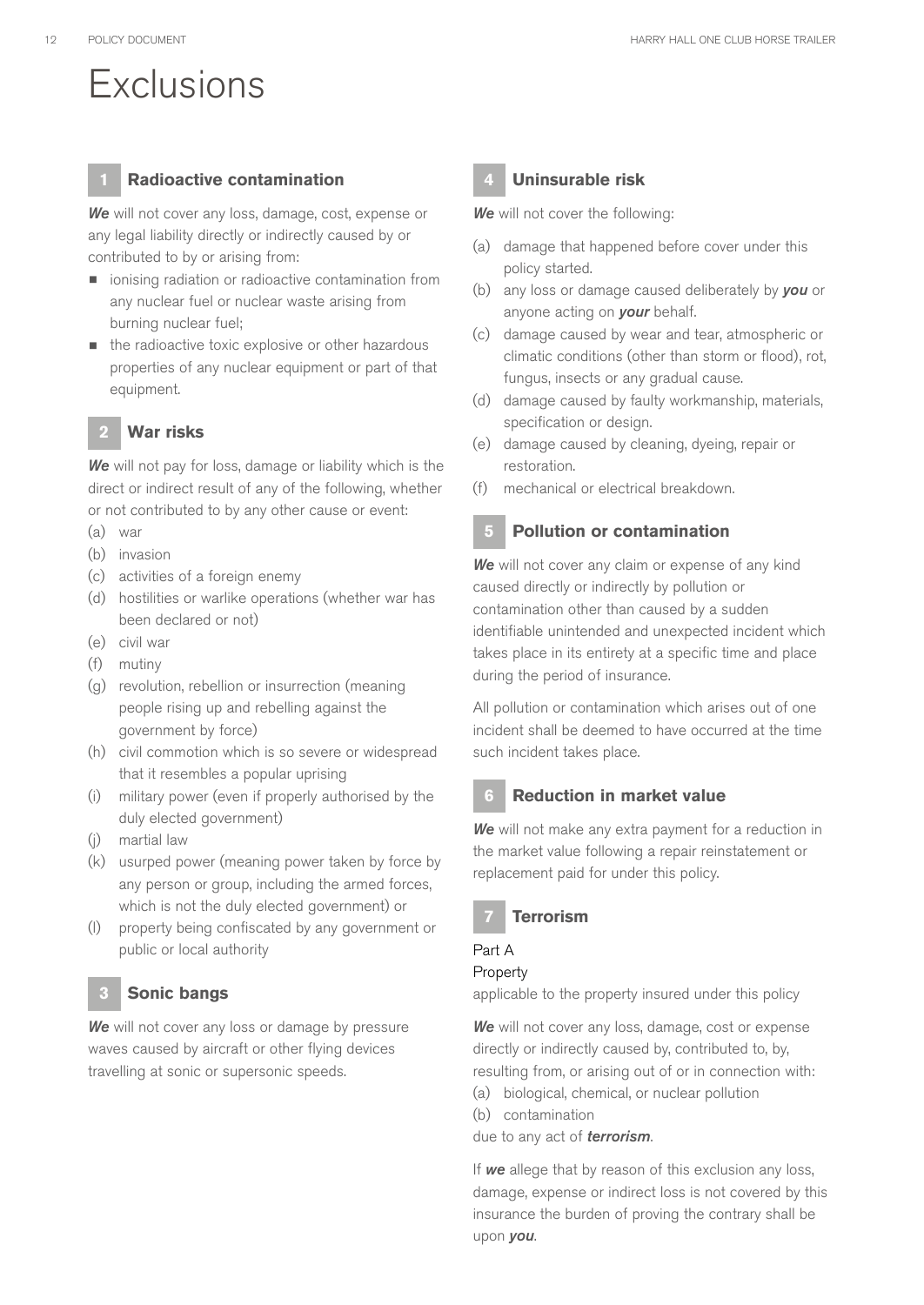#### Part B Third Party Liability

applicable to the third party liability cover under this policy

This insurance does not provide an indemnity in respect of any liability to third parties or any liability incurred by *you* for damages costs or expenses directly or indirectly caused by resulting from or in connection with any act of *terrorism*.

This policy also excludes any such third party liability or any liability incurred by *you* directly or indirectly caused by, resulting from, or in connection with any action taken in controlling, preventing, suppressing or in any way relating to any act of *terrorism*.

If *we* allege that by reason of this exclusion any loss, damage, expense or indirect loss is not covered by this insurance the burden of proving the contrary shall be upon *you*.

#### **8 Indirect loss**

*We* will not cover any indirect losses which result from the incident that caused *you* to claim, except as specifically provided for under this policy.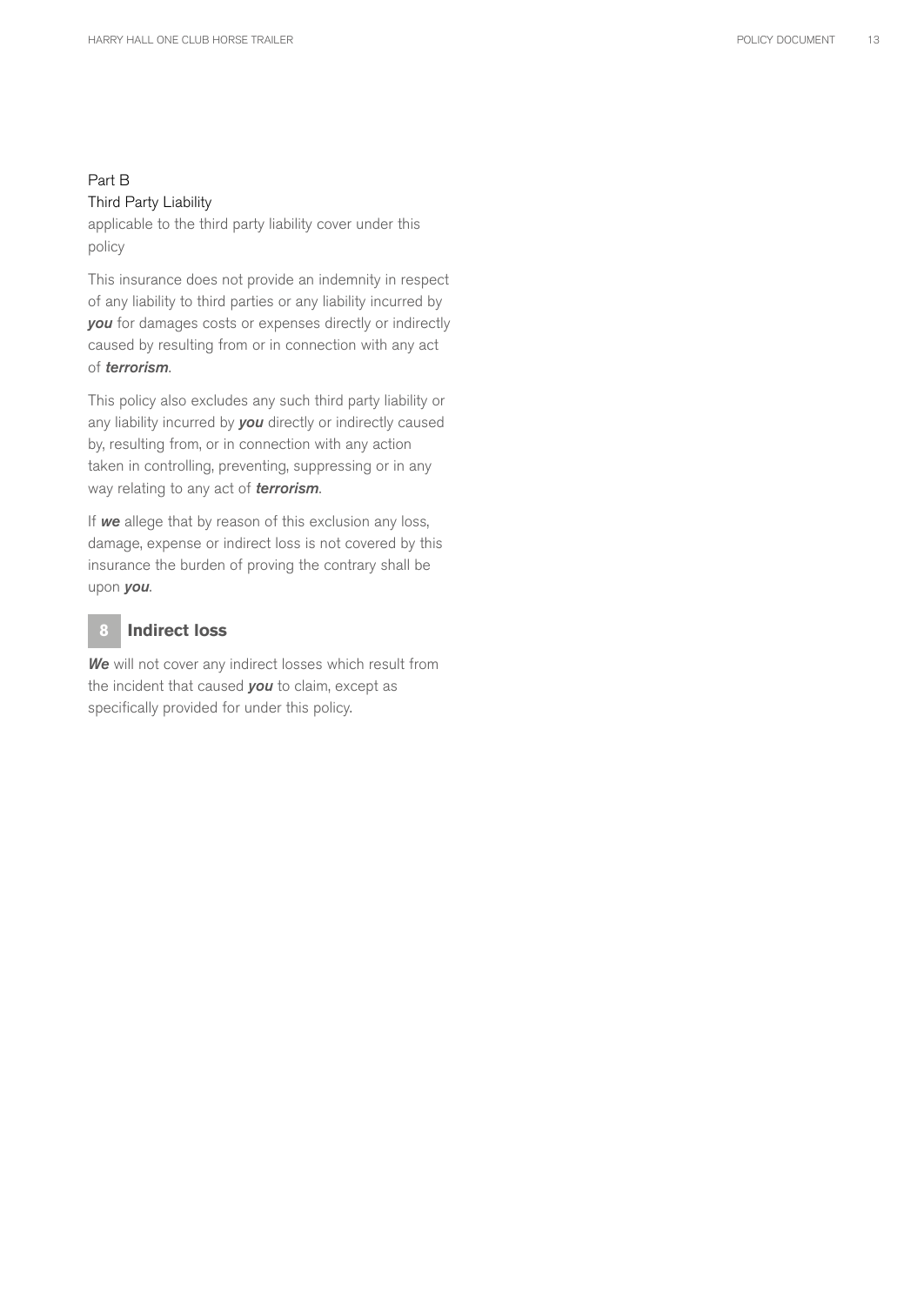# General information (not forming part of the policy)

#### **Complaint handling procedures**

If you are unhappy with our products or service, please contact us as soon as possible.

You can complain in writing or verbally at any time to:

Ecclesiastical Insurance Office plc Benefact House, 2000 Pioneer Avenue, Gloucester Business Park, Brockworth, Gloucester, GL3 4AW, United Kingdom

Tel: 0345 777 3322 Fax: 0345 604 4486 Email: complaints@ecclesiastical.com

#### **Our promise to you**

We will aim to resolve your complaint within one business day. For more complex issues, we may need a little longer to investigate and we may ask you for further information to help us reach a decision.

To resolve your complaint we will:

- **•** Investigate your complaint diligently and impartially
- Keep you informed of the progress of the investigation
- Respond in writing to your complaint as soon as possible.

If you are not satisfied with our response, or if we have not completed our investigation within eight weeks, we will inform you of your right to take the complaint to:

The Financial Ombudsman Service Exchange Tower London E14 9SR

Tel: 0800 0 234 567 Email: complaint.info@financial-ombudsman.org.uk Web: www.financial-ombudsman.org.uk

This complaints handling procedure does not affect your right to take legal proceedings.

#### **The Financial Services Compensation Scheme (FSCS)**

The Financial Services Compensation Scheme (FSCS) is the independent body, set up by government, which gives you your money back if your authorised\* financial services provider goes bust.

The FSCS protects a range of products for both individuals and small businesses. Limits apply depending on the product you have bought. The FSCS does not charge individual consumers for using its service. The FSCS cannot help you if the firm you have done business with is still trading.

You can contact the FSCS helpline on 0800 678 1100 or 0207 741 4100, write to the address below or visit the website -

### **www.fscs.org.uk**

Financial Services Compensation Scheme 10th Floor, Beaufort House, 15 St Botolph Street, London EC3A 7QU.

Email enquiries@fscs.org.uk

\*The FSCS can only pay compensation for customers of financial services firms authorised by the PRA or the FCA.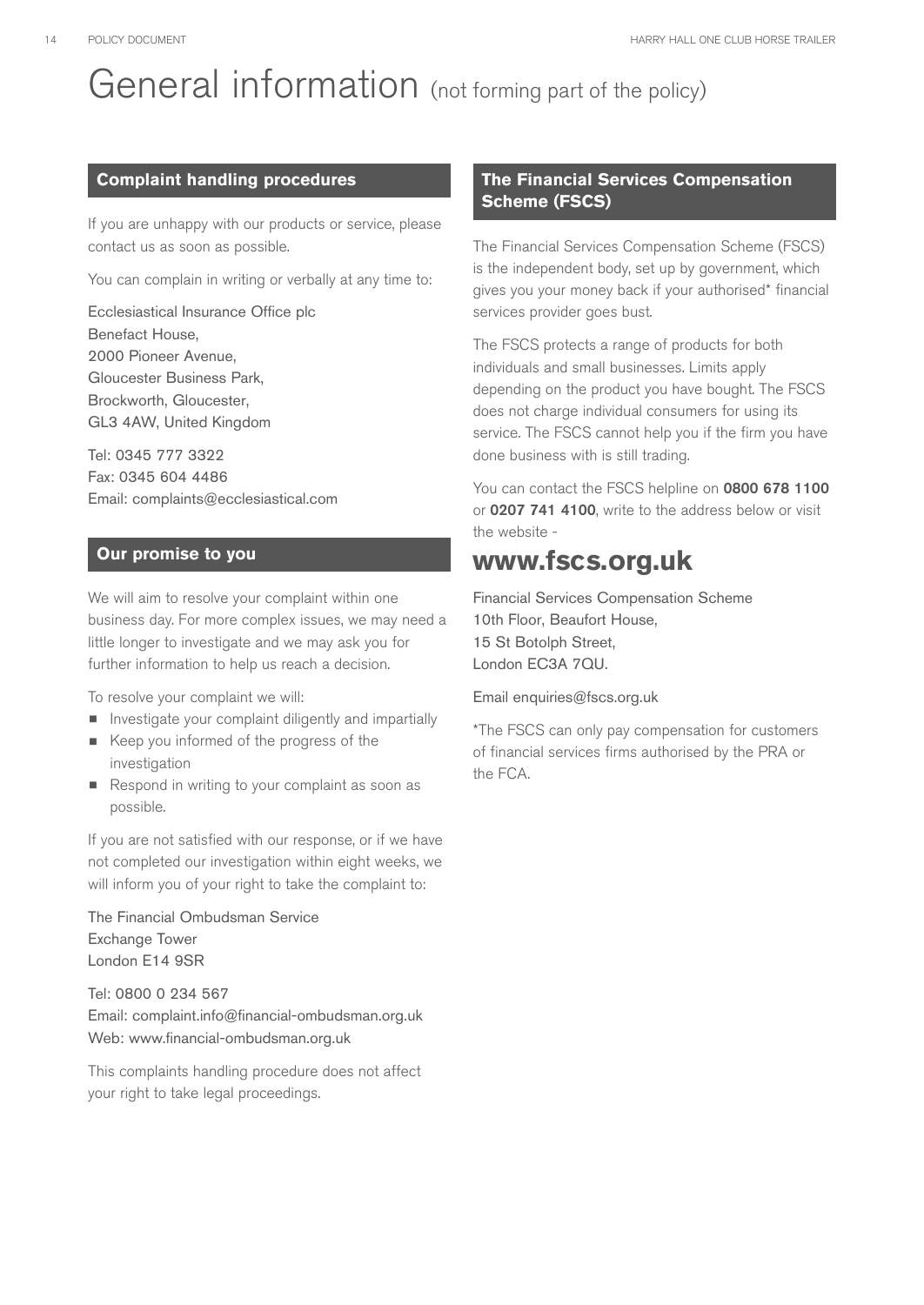This contract is underwritten by: Ecclesiastical Insurance Office plc.

Our FCA register number is 113848. Our permitted business is general insurance.

HARRY HALL ONE CLUB HORSE TRAILER POLICY DOCUMENT 15

**You can check this on the FCA's register by visiting the FCA's website**

**www.fca.org.uk/register** 

**or by contacting the FCA on 0800 111 6768**